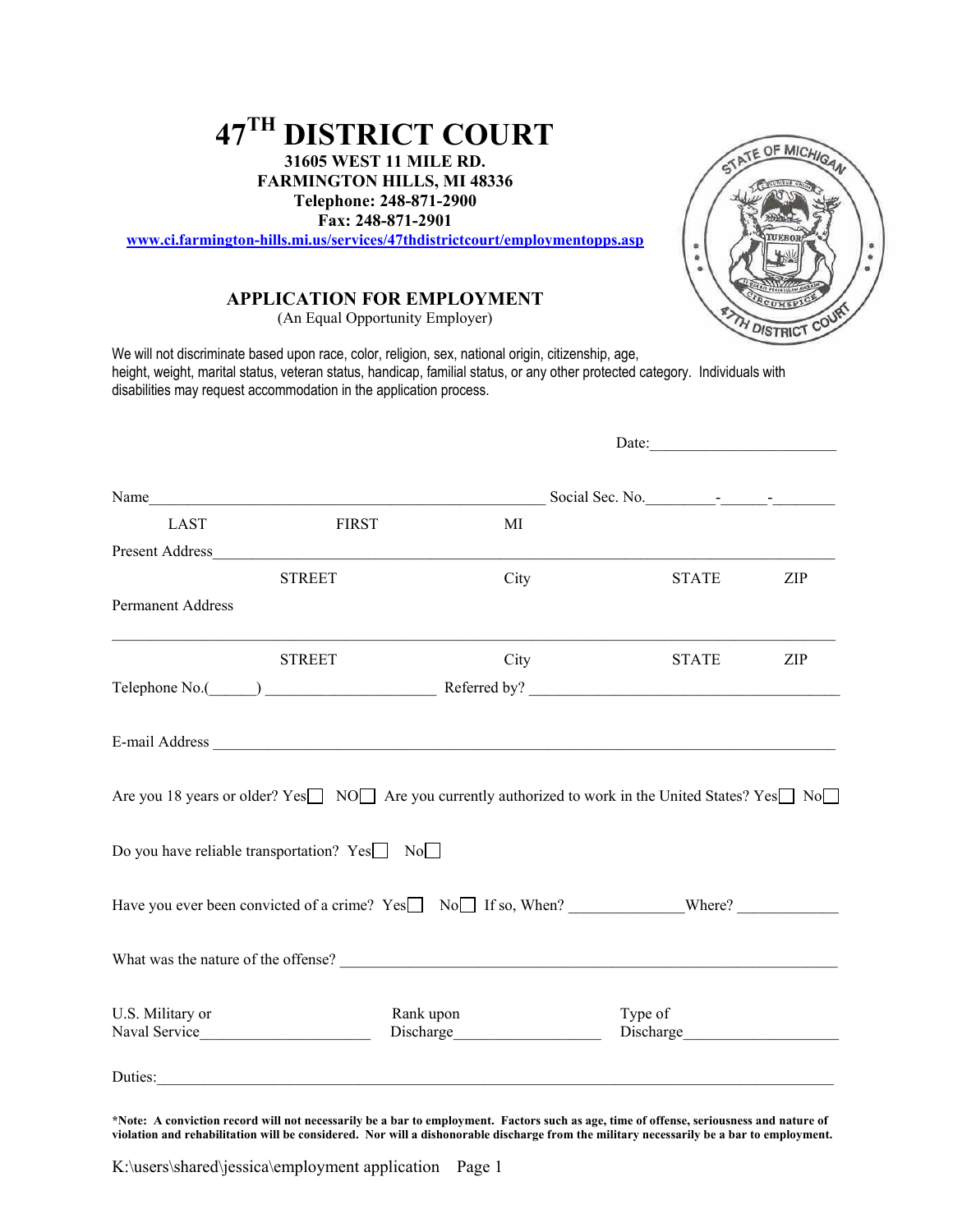## **EMPLOYMENT DESIRED**

| Position Applied For:                                             |                    |                       |
|-------------------------------------------------------------------|--------------------|-----------------------|
| Referred By:                                                      | DATE YOU CAN START | <b>SALARY DESIRED</b> |
| Ever applied to this Court before? $Yes \Box$<br>$\overline{N_0}$ |                    |                       |
| Position applied for                                              | When               |                       |

**EDUCATION**

|                                           | Undergraduate College: Name and Address of School________________________________ |        |
|-------------------------------------------|-----------------------------------------------------------------------------------|--------|
|                                           | Course of Study<br><u>Course</u> of Study                                         |        |
|                                           |                                                                                   |        |
|                                           |                                                                                   |        |
|                                           | Graduate Professional: Name and Address of School________________________________ |        |
| Course of Study<br><u>Course</u> of Study |                                                                                   |        |
|                                           |                                                                                   |        |
|                                           |                                                                                   |        |
|                                           |                                                                                   |        |
|                                           |                                                                                   |        |
|                                           |                                                                                   |        |
|                                           | Diploma/Degree                                                                    | Status |

## **FORMER AND CURRENT EMPLOYERS**

 $\mathbb{F}$ 

## **LIST ALL FORMER AND CURRENT EMPLOYERS WITHIN THE PAST 10 YEARS (If employed, list most recent employer first)**

٦

| 1. Employer: $\sqrt{ }$<br>Address and Telephone Number: |       |  |
|----------------------------------------------------------|-------|--|
| Job Title:                                               |       |  |
| Dates Employed: From                                     | To    |  |
| Hourly Rate/Salary: Starting                             | Final |  |
| Reason for Leaving:                                      |       |  |
| Work Performed:                                          |       |  |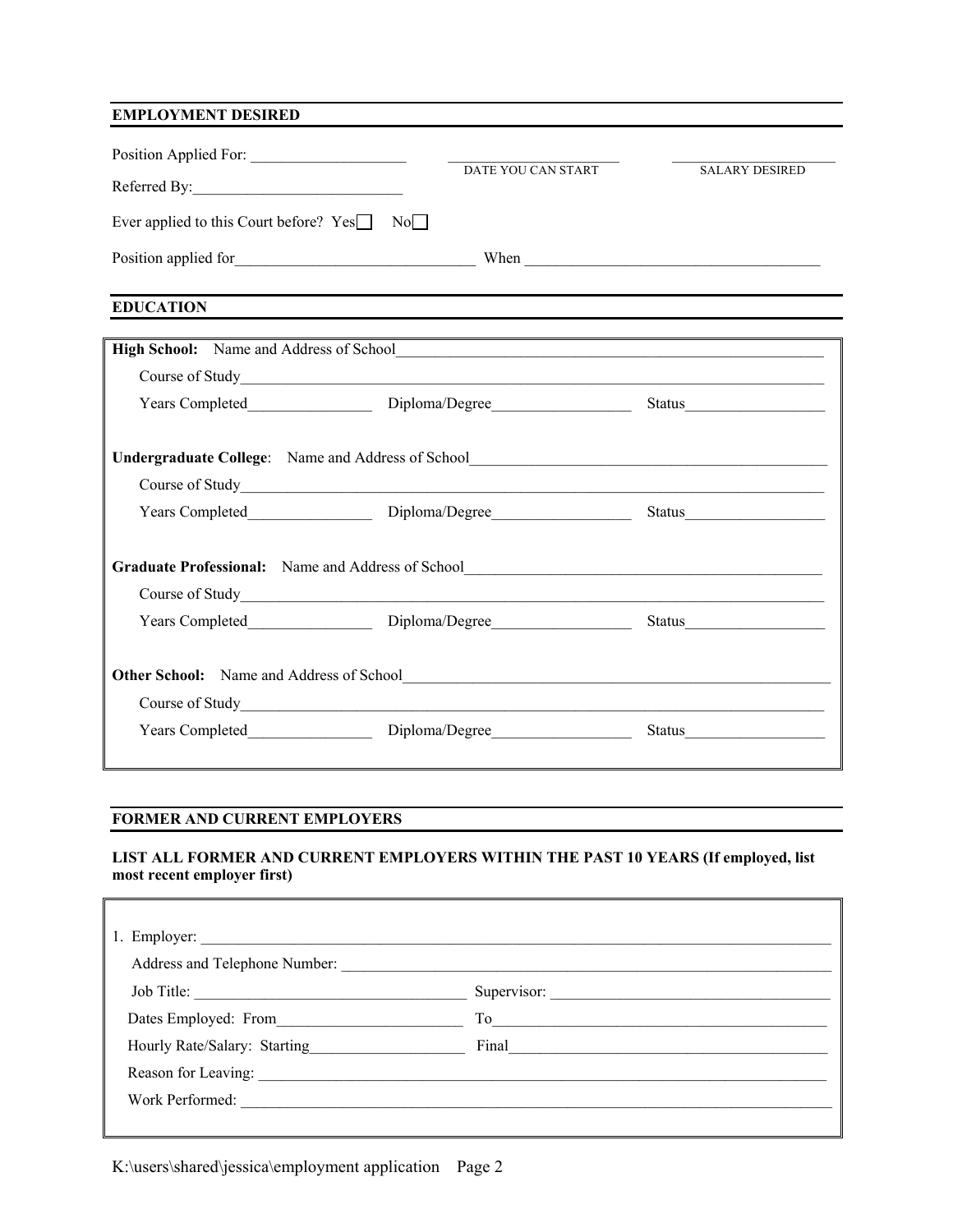|                 | Work Performed:                                                                     |
|-----------------|-------------------------------------------------------------------------------------|
|                 |                                                                                     |
|                 | 3. Employer:                                                                        |
|                 |                                                                                     |
|                 |                                                                                     |
|                 |                                                                                     |
|                 |                                                                                     |
|                 |                                                                                     |
|                 | Work Performed:                                                                     |
|                 |                                                                                     |
|                 | 4. Employer:                                                                        |
|                 |                                                                                     |
|                 |                                                                                     |
|                 | Dates Employed: From To To To To The Contract of the Contract of the Contract of To |
|                 |                                                                                     |
|                 |                                                                                     |
| Work Performed: |                                                                                     |
|                 |                                                                                     |
| 5. Employer:    |                                                                                     |
|                 |                                                                                     |
|                 |                                                                                     |
|                 |                                                                                     |
|                 |                                                                                     |
|                 |                                                                                     |
|                 | Work Performed:                                                                     |
|                 |                                                                                     |

# BE SURE YOU HAVE NOT OMITTED ANY EMPLOYER REGARDLESS OF DURATION AND NATURE (REQUEST EXTRA PAPER IF NECESSARY)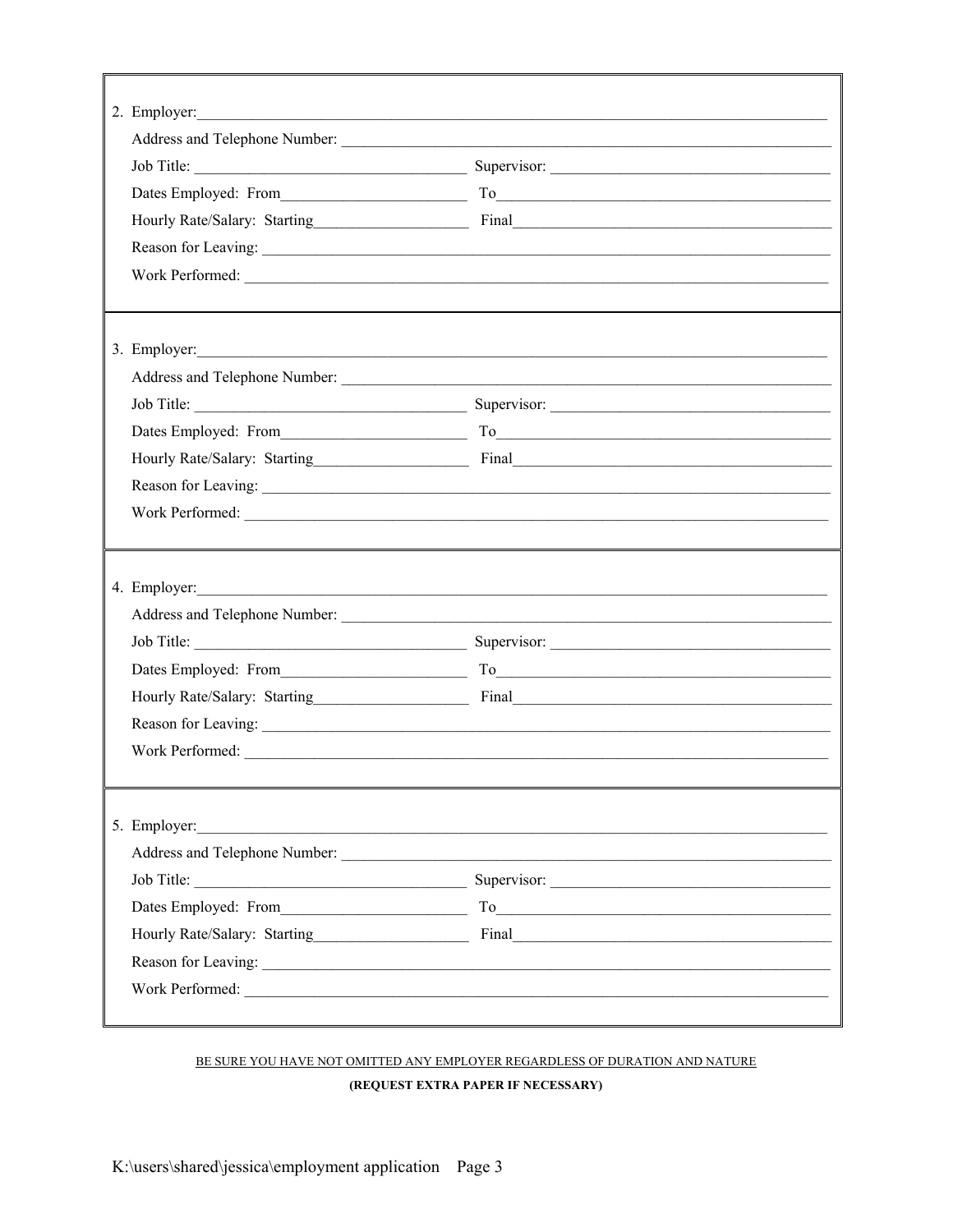#### **REFERENCES:** LIST PERSONS NOT RELATED TO YOU, WHOM YOU HAVE KNOWN AT LEAST ONE YEAR

| 1. | <b>NAME</b> | <b>ADDRESS</b> | <b>PHONE</b> | <b>BUSINESS</b> | <b>YEARS</b><br><b>ACQUAINTED</b> |
|----|-------------|----------------|--------------|-----------------|-----------------------------------|
| 2. |             |                |              |                 |                                   |
| 3. |             |                |              |                 |                                   |

I authorize the references and employers listed above to provide you any and all information concerning my previous employment and any pertinent information they may have, and release you and all parties from any liability for any damages that may result from furnishing same to you. I waive any written notice of the release of such information to the Company.

 $\_$  , and the state of the state of the state of the state of the state of the state of the state of the state of the state of the state of the state of the state of the state of the state of the state of the state of the

SIGNATURE DATE

## **DRIVING EXPERIENCE**

#### **Answer the following question(s) only if the box next to the question is checked.**

X During the last 3 years have you, as a driver, been involved in any vehicle accidents, regardless of vehicle type (car, truck cycle, etc.), regardless of who was at fault, and regardless of location (highway, parking lot, terminal, etc.)?  $Yes \nightharpoonup No \nightharpoonup$ 

If yes, how many? \_\_\_\_\_\_\_\_\_\_\_ For each, please indicate:

| <b>DATE</b> | TIME                     | City | <b>STATE</b>                       | TYPE OF VEHILCE DRIVEN        |
|-------------|--------------------------|------|------------------------------------|-------------------------------|
|             |                          |      |                                    |                               |
|             | NO. VEHICLES INVOLVED    |      | NO. INJURED                        | <b>KILLED</b>                 |
|             |                          |      |                                    |                               |
|             | <b>DESCRIBE ACCIDENT</b> |      |                                    |                               |
|             |                          |      |                                    |                               |
|             | WERE YOU GIVEN A TICKET? |      | FOR WHAT?                          | <b>EMPLOYMENT RELATED?</b>    |
|             |                          |      |                                    |                               |
| <b>DATE</b> | <b>TIME</b>              | City | <b>STATE</b>                       | <b>TYPE OF VEHICLE DRIVEN</b> |
|             |                          |      |                                    |                               |
|             | NO. VEHICLES INVOLVED    |      | NO. INJURED                        | <b>KILLED</b>                 |
|             |                          |      |                                    |                               |
|             |                          |      | (REQUEST EXTRA PAPER IF NECESSARY) |                               |
|             |                          |      |                                    |                               |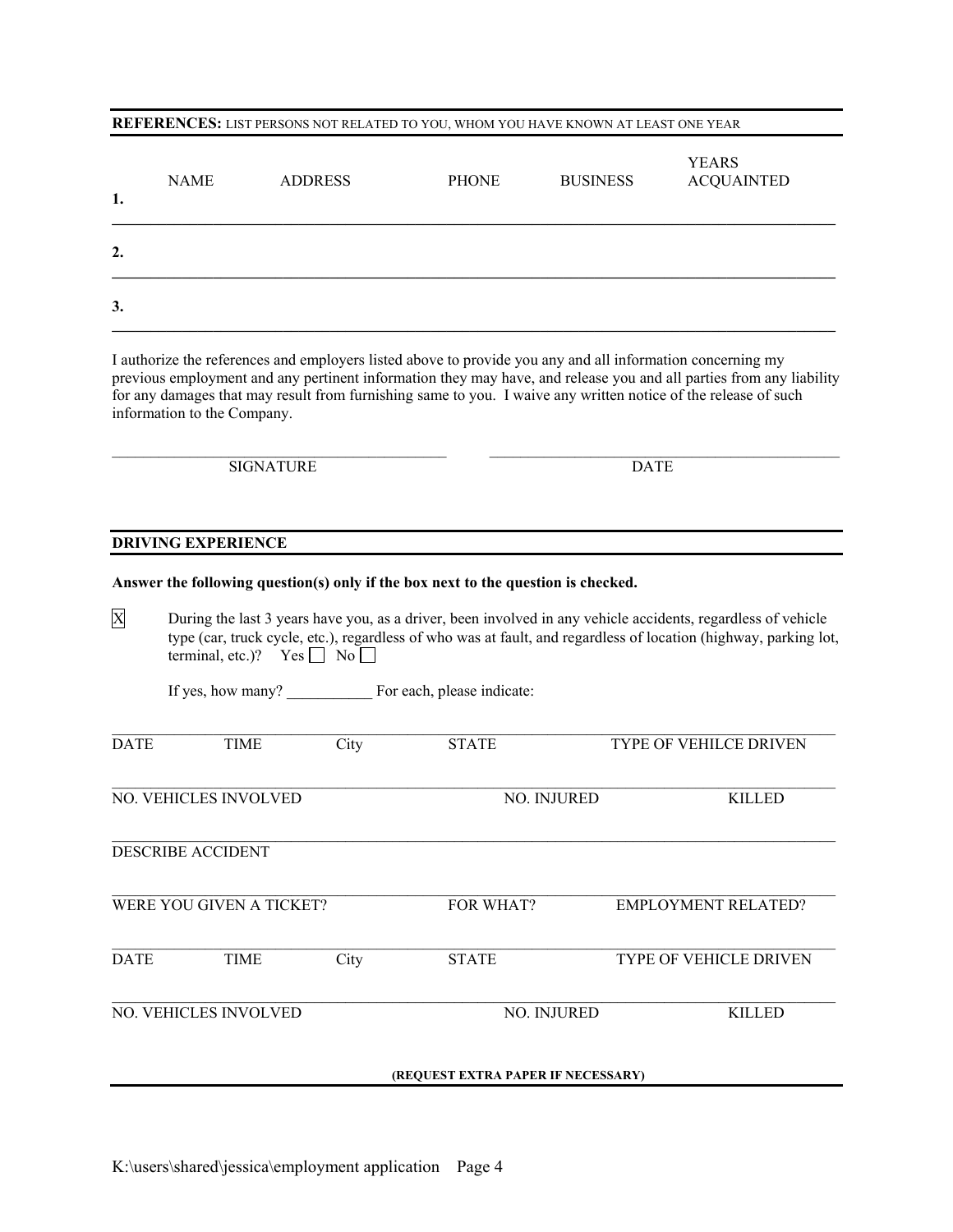# **DRIVER'S LICENSE INFORMATION**

|                                                             | Answer the following question(s) only if the box next to the question is checked.                                                                                                 |           |              |  |  |  |
|-------------------------------------------------------------|-----------------------------------------------------------------------------------------------------------------------------------------------------------------------------------|-----------|--------------|--|--|--|
| Do you currently hold a valid driver's license? $Yes$<br>No |                                                                                                                                                                                   |           |              |  |  |  |
|                                                             | If no, please explain:                                                                                                                                                            |           |              |  |  |  |
|                                                             | List the following for each current valid driver's license you currently hold                                                                                                     |           |              |  |  |  |
| <b>STATE</b>                                                | <b>LICENSE NUMBER</b>                                                                                                                                                             | EXP. DATE | <b>CLASS</b> |  |  |  |
| <b>STATE</b>                                                | LICENSE NUMBER                                                                                                                                                                    | EXP. DATE | <b>CLASS</b> |  |  |  |
| If yes, for each, list:                                     | During the past five years, have you had any driver's license not listed above? Yes                                                                                               |           | No           |  |  |  |
| <b>STATE</b>                                                | LICENSE NUMBER                                                                                                                                                                    | EXP. DATE | <b>CLASS</b> |  |  |  |
| <b>STATE</b>                                                | LICENSE NUMBER                                                                                                                                                                    | EXP. DATE | <b>CLASS</b> |  |  |  |
| Yes<br>$\overline{N_0}$                                     | Has your driver's license permit or driving privilege ever been denied, suspended or revoked?                                                                                     |           |              |  |  |  |
|                                                             | Have you ever been issued a probationary license, occupational license or other restricted license?<br>$Yes \t\t No \t\t If yes explain:$                                         |           |              |  |  |  |
|                                                             | Have you ever been convicted for driving under the influence of alcohol, narcotic drugs, amphetamines, or<br>derivatives thereof? $Yes \Box No \Box If yes explain: \Box$         |           |              |  |  |  |
|                                                             | During the past 3 years, have you ever been convicted of, or forfeited bond for any traffic violations other<br>than parking? Yes $\Box$ No $\Box$ If yes, for each, please list: |           |              |  |  |  |
| <b>STATE</b>                                                | LICENSE NUMBER                                                                                                                                                                    | EXP. DATE | <b>CLASS</b> |  |  |  |
| <b>STATE</b>                                                | LICENSE NUMBER                                                                                                                                                                    | EXP. DATE | <b>CLASS</b> |  |  |  |